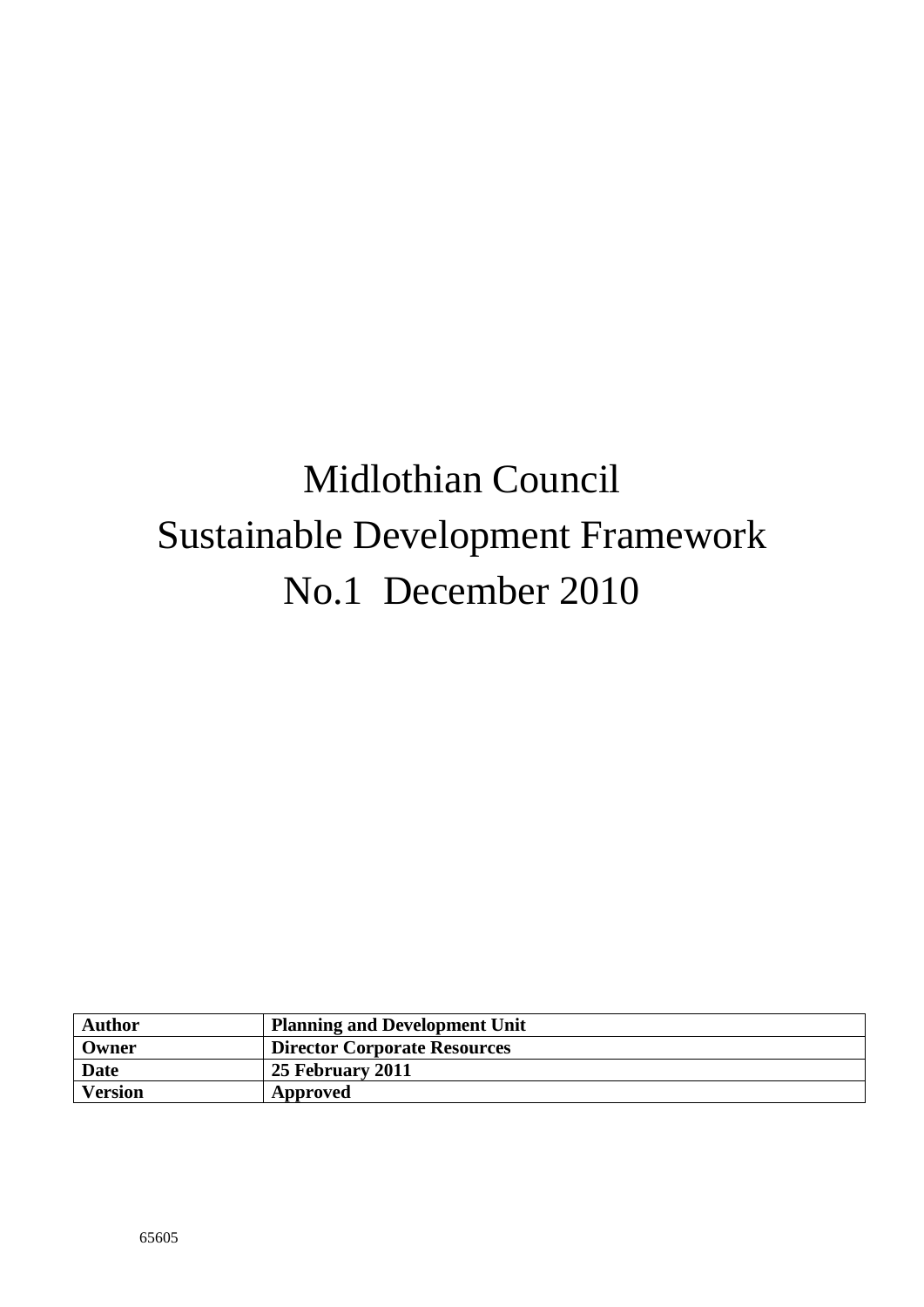# **Sustainable Development**

- **Isn"t** just about the environment.
- **Is** about recognising the interdependency and equal importance of protecting and enhancing economic, environmental and social capital.
- **Isn"t** about stopping economic growth and new development.
- **Is** about developing and living within the environmental limits of our one planet, recognising that increased wealth alone cannot deliver well-being.
- **Isn't** about making hard sacrifices that others avoid.
- **Is** an opportunity for a small area like Midlothian with a valuable environment to demonstrate excellence and reap the rewards of doing so.
- **Isn't** about stopping travel and consumption at home and abroad.
- **Is** about developing and providing practical solutions to support our ways of living.

# **The Business Case for Contributing to Sustainable Development**

Contributing to the achievement of sustainable development is an opportunity for Midlothian Council to:

- Improve efficiency and potentially realise savings.
- Improve service quality through maximising synergy and promoting co-ordinated activity amongst services in how they are delivered.
- Support local economies and support emerging markets in recyclate  $\bullet$ and renewable technologies.
- Develop stronger long term relationships with citizens and communities.
- Enhance its role as a community leader leading the way in promoting environmental, social and economic well-being.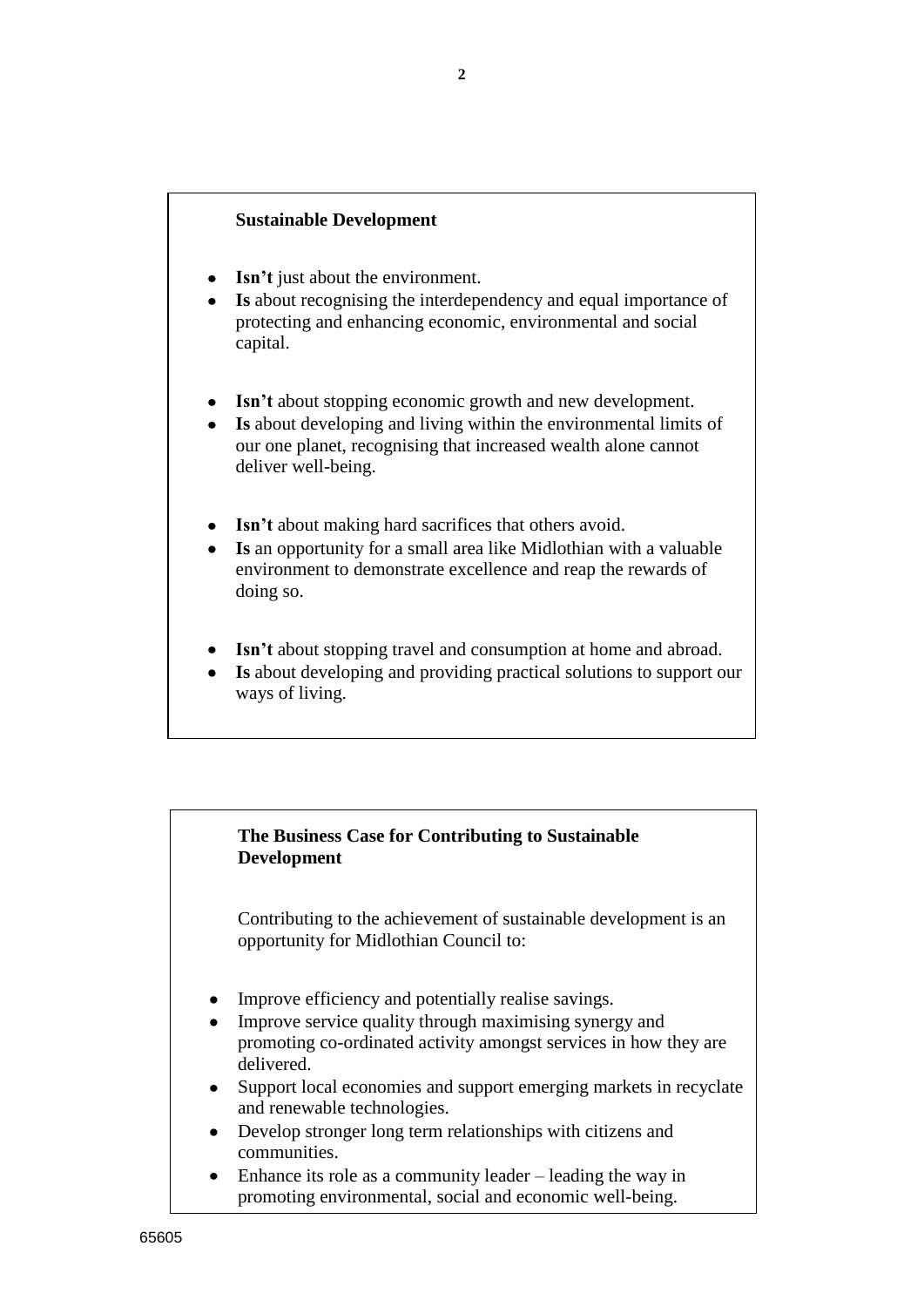#### **1: SUSTAINABILITY: A CORPORATE VALUE**

1.1 Sustainability, the goal of sustainable development, is one of Midlothian Council"s corporate values, expressed in its *Corporate Strategy 2010-12* as:

*"We want to ensure that everything we do can be justified by its positive longterm social, economic and environmental benefit to Midlothian and so is not done merely for short-term gain."* [1]

- 1.2 The Council is statutorily required [2] to exercise its functions in the way that it considers is most sustainable. An overlapping statutory requirement [3] is that these functions are made subject to arrangements which secure continuously improving performance: "Best Value", and that the Council discharges its Best Value duties so as to contribute to the achievement of sustainable development.
- 1.3 The Council"s 2007 *Best Value Strategy* identified its then *Sustainability Strategy* amongst the authority's arrangements for securing Best Value. Following a *Best Value Audit Improvement Plan* that strategy was superseded by a *Sustainable Development Scheme and Action Plan 2009-10* (current Corporate Priority 4b relates) [4]. The replacement framework which follows clarifies the Council"s current arrangements for ensuring its functions are exercised sustainably and improve, over time, in their contribution to the achievement of sustainable development. The policy provides high level direction in this regard.

#### **2: SUSTAINABLE DEVELOPMENT**

- 2.1 At the beginning of the  $21<sup>st</sup>$  century, consumption by developed countries and high-level consumers everywhere is imposing intolerable stresses on global lifesupport systems, including through climate change, biodiversity loss and interference with the nitrogen cycle. Interference with global phosphorous cycles, ocean acidification, global freshwater use and global land use change are also approaching their thresholds. In Midlothian, as in the rest of the UK, global resources are used as if there were three planet Earths rather than one.
- 2.2 Whilst environmental stresses tend to make the headlines as indicators of unsustainable ways, communities across the planet carry scars of equal concern. While the 15 per cent of the world's population that lives in developed countries has an average per capita income above \$40,000, the 80 per cent in developing countries average less than \$2,000. This situation is mirrored in the wide dispersion of human development indicators as well as per capita energy consumption. In Midlothian, the consequences of unsustainability are still found in cycles of poverty and higher than average levels of ill-health.
- 2.3 We arrive at this position as a result of centuries of human activity that has undervalued the interdependency of the environment, society and economy. Environmental stresses, inequalities and societal fragmentation have increased as a product of development processes that neither recognise finite environmental resources nor protect and enhance social capital.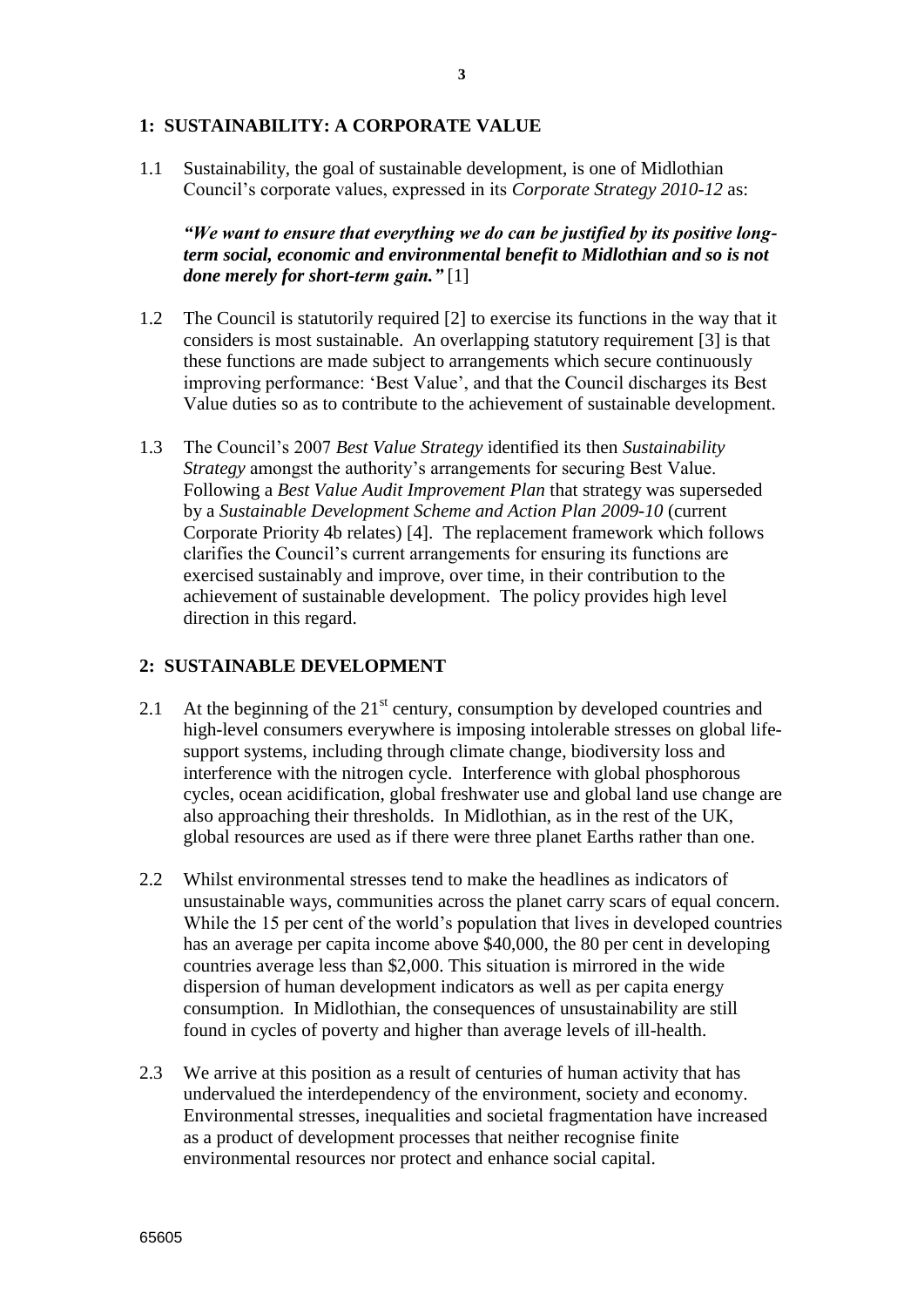- 2.4 If we aspire to improving quality of life in communities locally and globally, now and into the future, doing so as been done in the past is not an option. Pathways must be followed which simultaneously improve quality of life for all and reduce resource use and environmental impacts.
- 2.5 The necessary pathways are embodied within the idea of "sustainable development"\*, a concept which came to public prominence with the 1987 United Nations *Report of the World Commission on Environment and Development* ('the Brundtland report') [5]. Statutory ministerial guidance [6] under *The Local Government in Scotland Act 2003* provides a definition of sustainable development which brings together that in the Brundtland report with the Act's 'Well Being' provisions:

**"***development which secures a balance of social, economic and environmental well-being in the impact of activities and decisions and which seeks to meet the needs of the present without compromising the ability of future generations to meet their own needs***."**

2.6 The UK Government/devolved administrations" shared framework [7] for sustainable development, *One Future – Different Paths*, contains a set of principles (Figure 1) to help guide public sector decision-makers in interpreting sustainable development. The top two principles comprise the goal of sustainable development, sometimes called "Sustainability": a strong, healthy and just society living within environmental limits. The bottom three principles – a sustainable economy, good governance and using sound science responsibly - are intended to contribute to achieving the goal of sustainability. Along with the framework"s shared priorities (summarised in Box 1), these principles are the starting point for addressing sustainable development at all levels in the UK.



# **FIGURE 1 UK Guiding Principles of Sustainable Development**

**\* Development here is not restricted to the definition under the Town and Country Planning (Scotland) Act 1997, i.e. building work, certain other operations on land, and certain changes in the use of land and buildings.**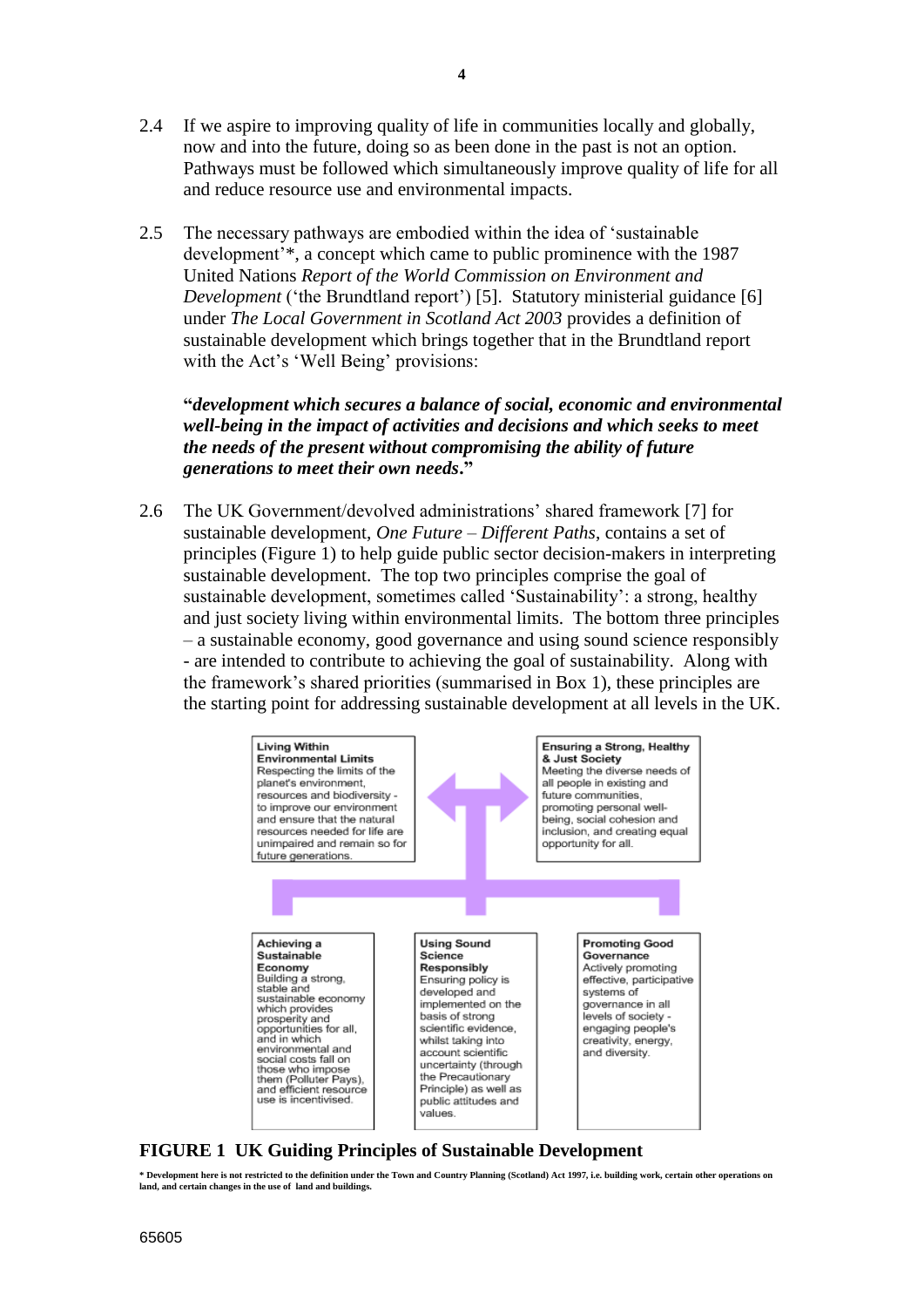*Sustainable Consumption and Production: achieving more with less. This includes reducing the inefficient use of resources, looking at the impact of products and materials across their whole lifecycle and encouraging people to think about the social and environmental consequences of their purchasing choices.*

*Climate Change and Energy: securing a profound change in the way we generate and use energy, and reducing greenhouse gas emissions.*

*Natural Resource Protection and Environmental Enhancement: protecting our natural resources, building a better understanding of environmental limits, and improving the quality of the environment.*

*Sustainable Communities: creating communities that embody the principles of sustainable development locally. This will involve working to give communities more power and say in the decisions that affect them; and working in partnership at the right level to get things done.* 

#### **BOX 1 Summary of UK Shared Priorities for Sustainable Development**

- 2.7 Sustainable development is not about "trading off" one of the above principles against another one. The breaching of global environmental limits is not sustainable development, but neither are approaches which are socially divisive or economically unviable over the long term. Sometimes there is a short term cost, but with sustainable development the longer term gain will be positive and lasting.
- 2.8 Sustainable development is sometimes confused with "sustainable economic growth' as referred to in the Scottish Government's national purpose:

*"To focus Government and public services on creating a more successful country, with opportunities for all of Scotland to flourish, through increasing sustainable economic growth."*

"Sustainable economic growth" here is the enabling element in the purpose and represents sustainable development provided environmental limits and social progress are integrated as the primary goal.

2.9 In their corporate value/statutory sense, terms such as "sustainable", "sustainability", "sustainably" and "sustaining" should not be confused or conflated with "keeping on doing" Council business or processes. That is a narrower use of the term for which "maintainable" or "repeatable" are more appropriate. "Maintainability" is certainly necessary for sustainability in the wider sense, but it is not in itself sufficient. History suggests that it is quite possible to "sustain" performance in the narrow sense that is not sustainable in the wider sense.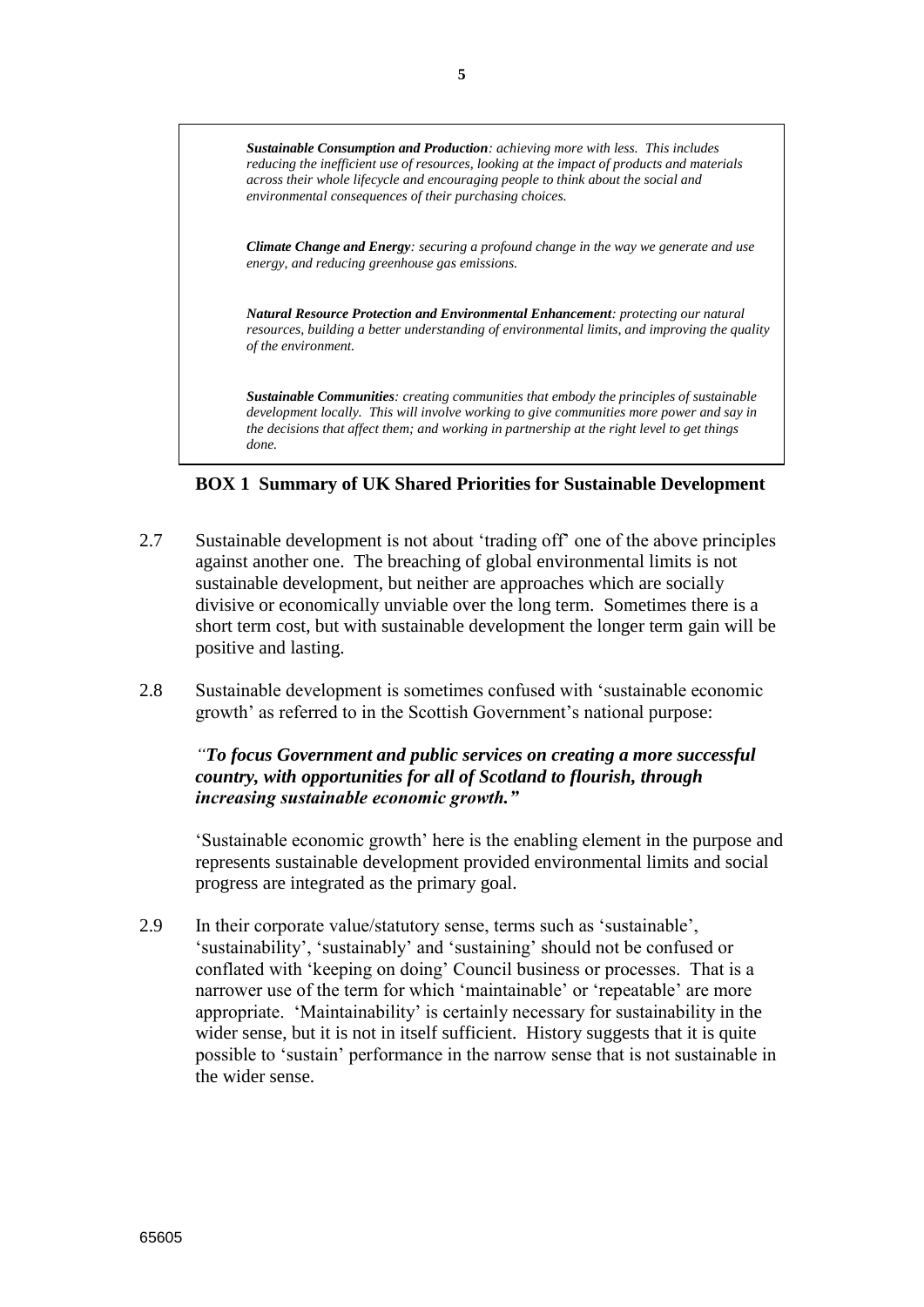# **3: MAINSTREAMING SUSTAINABLE DEVELOPMENT: STATUTORY DUTIES**

3.1 Section 44(1)(c) of the *Climate Change (Scotland) Act 2009* ("the CCSA") requires public bodies to exercise their functions:

#### *"in a way that it considers is most sustainable."*

"Functions" here are those delivering any and all things the Council does.

- 3.2 Section 1 of the *Local Government in Scotland Act 2003* ("the LGSA") requires local authorities to make these functions the subject of arrangements which secure 'Best Value': continuous improvement in performance, balancing quality and cost whilst having regard to efficiency, effectiveness, economy and equal opportunity requirements. 'Improvement' here covers how the things the Council does are carried out ('the means') as well as the results/outcomes ("the ends"). Measurement of improvement in the performance of these functions requires to have regard to the extent to which the outcomes of that performance have improved.
- 3.2 Section 1(5) of the LGSA requires these Best Value duties to be discharged:

## *"in a way which contributes to the achievement of sustainable development".*

In doing so, the LGSA sets contributing to the achievement of sustainable development as requirement to be discharged when considering efficiency, effectiveness, economy, equal opportunities and performance measurement.

3.3 Statutory ministerial guidance under the LGSA and to other public bodies [8] defines the required contribution as follows, adding that an organisation which secures Best Value will be able to demonstrate it:

# *"consideration of the social, economic and environmental impacts of activities and decisions both in the shorter and the longer term [underpinning the UK guiding principles of sustainable development discussed at 1.6 above]".*

This definition is consistent with the description, set out in emerging statutory guidance [9] from Scottish Ministers under the CCSA, of a public body acting sustainably in the exercise of its functions.

3.4 Guidance prepared under the LGSA, and approved by the former Best Value Task Force (BVTF), sets how and where the contribution should be demonstrated:

*"1. ... commitment at both elected member and senior officer level to contribute to the achievement of sustainable development and to promote an integrated approach to improving economic, social and environmental well– being.*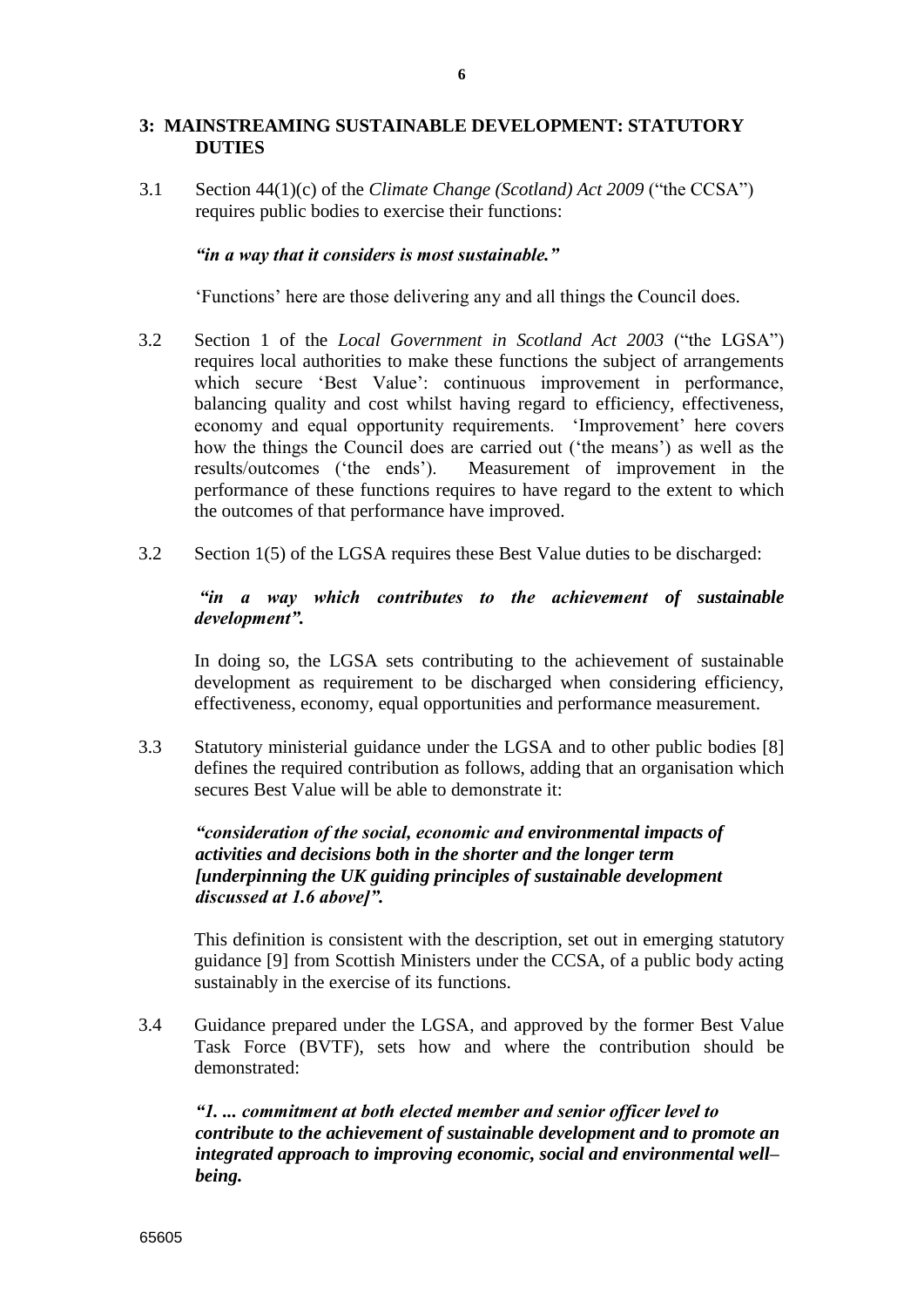*2. ... contributing to the achievement of sustainable development is reflected in the authority"s objectives and highlighted in all strategies and plans at corporate and services level.*

*3. ... these plans, priorities and actions are informed by the views of its communities and key local partners.*

*4. ..."quality of life" indicators are identified to measure performance in contributing to the achievement of sustainable development and reported to the public.*

*5. ... review activities take account of sustainability issues and assess the impact of policy proposals on sustainable development.*

*6. ... sustainable development requirements are taken into account in the procurement strategy.*

*7. ... there is a systematic approach to the management of resources which contributes to the achievement of sustainable development."*

3.5 The audit framework and assessment matrix in Audit Scotland"s BV2 *Sustainability audit framework* (Figure 2) [10] sets out detailed considerations to be taken into account in establishing whether a local authority is performing well in contributing to the achievement of sustainable development. The five elements in the first row integrate the "theme" of sustainability with five of the BV2 corporate assessment criteria categories: vision and strategic direction, partnership working and community leadership, governance and accountability, use of resources and performance management and improvement.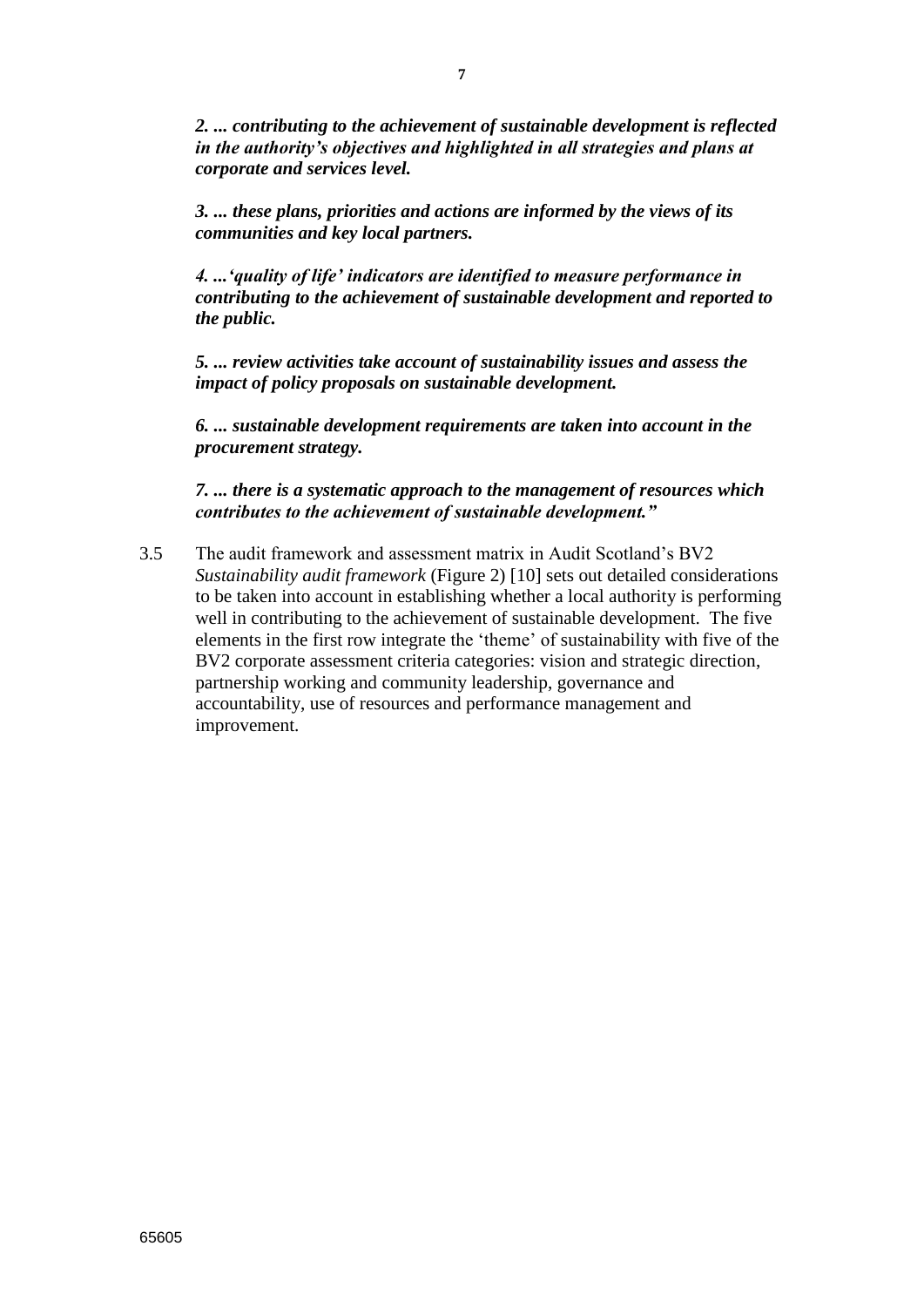

## **FIGURE 3 Governance**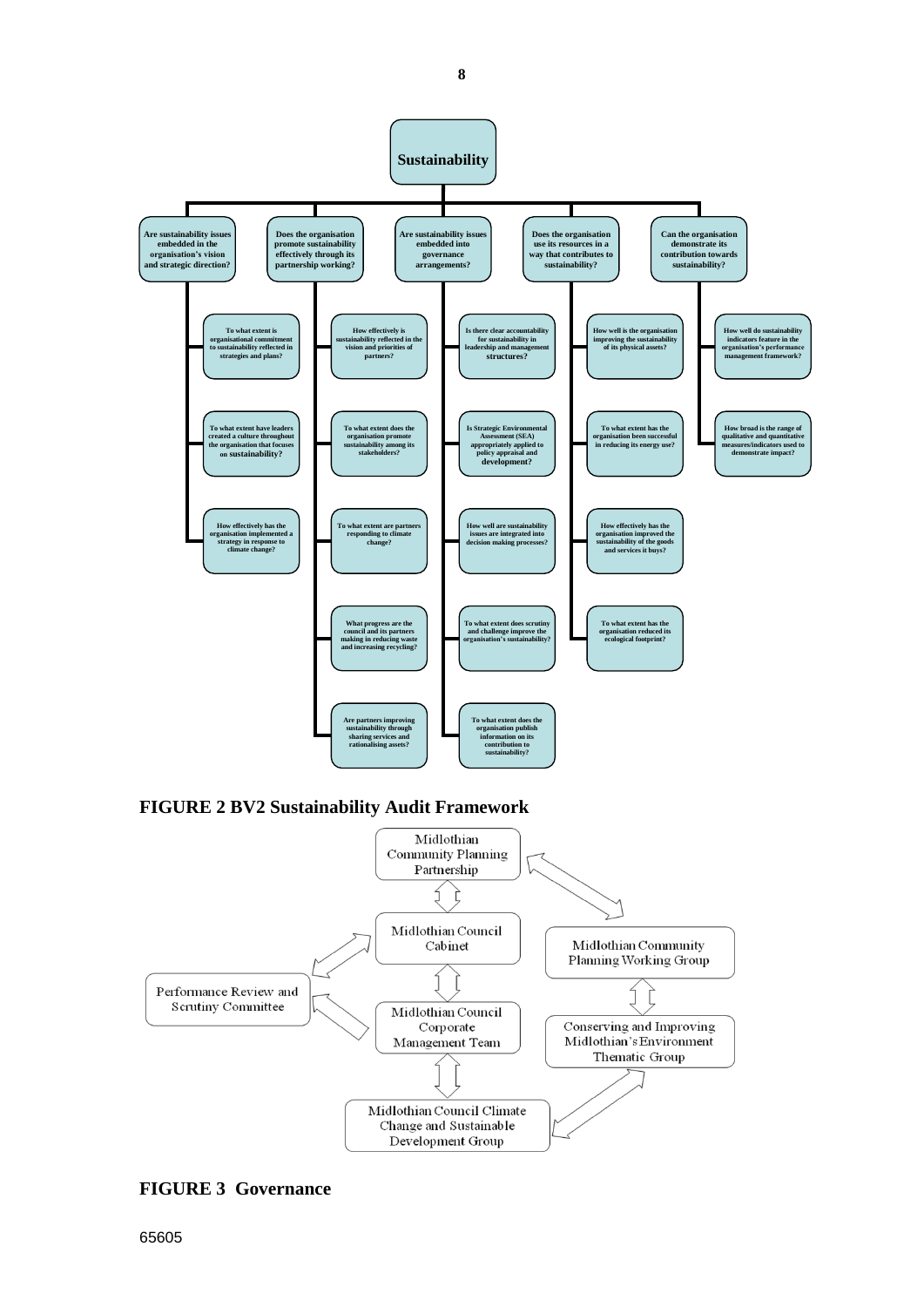#### **4: THE FRAMEWORK**

4.1 The Council"s principal arrangements (or "framework") for securing its contribution to the achievement of sustainable development are listed below.

**Sustainability Value** – Sustainability, the goal of sustainable development, is one of Midlothian Council"s corporate values, expressed in its *Corporate Strategy 2010-12* as:

*"We want to ensure that everything we do can be justified by its positive long-term social, economic and environmental benefit to Midlothian and so is not done merely for short-term gain."*

**Corporate Priorities 2010-12** – Contributing to sustainable development, including in securing Best Value, is currently Corporate Priority 4b.

**Sustainable Development Policy Statement** – This provides high-level policy direction to Council improvement. It sets out the Council"s common understanding of contributing to the achievement of sustainable development by applying the UK guiding principles and shared priorities to the Best Value "4 Es" - efficiency, effectiveness, economy and equal opportunity requirements. It is Appendix A to this document.

**Best Value Strategy** – This framework and its *Sustainable Development Policy Statement* are amongst the authority's arrangements for securing Best Value.

**Midlothian Excellence Framework (MEF)** – This framework contains "red threads" which link criterion statements throughout to create a picture of how the service being assessed under MEF is performing with regard to specific topics such as "Sustainability". These threads can be used to assist teams/services/the Council in evaluating how sustainability is considered.

**Business Transformation Review Guidance** – emerging guidance is likely to address sustainability.

**Corporate Sustainable Development Self Assessment Toolkit** – is being developed for use by the Climate Change and Sustainable Development Group in self-evaluating strategic performance in contributing to the achievement of sustainable development. This approach addresses specific concerns levelled at BV2 Pathfinder Councils in relation to self-assessment around sustainability.

**Service Level Sustainable Development Self Assessment Toolkit** – is a form of a questionnaire being developed for divisions in self-evaluating service level performance in contributing to the achievement of sustainable development. This approach addresses specific concerns levelled at BV2 Pathfinder Councils in relation to self-assessment around sustainability.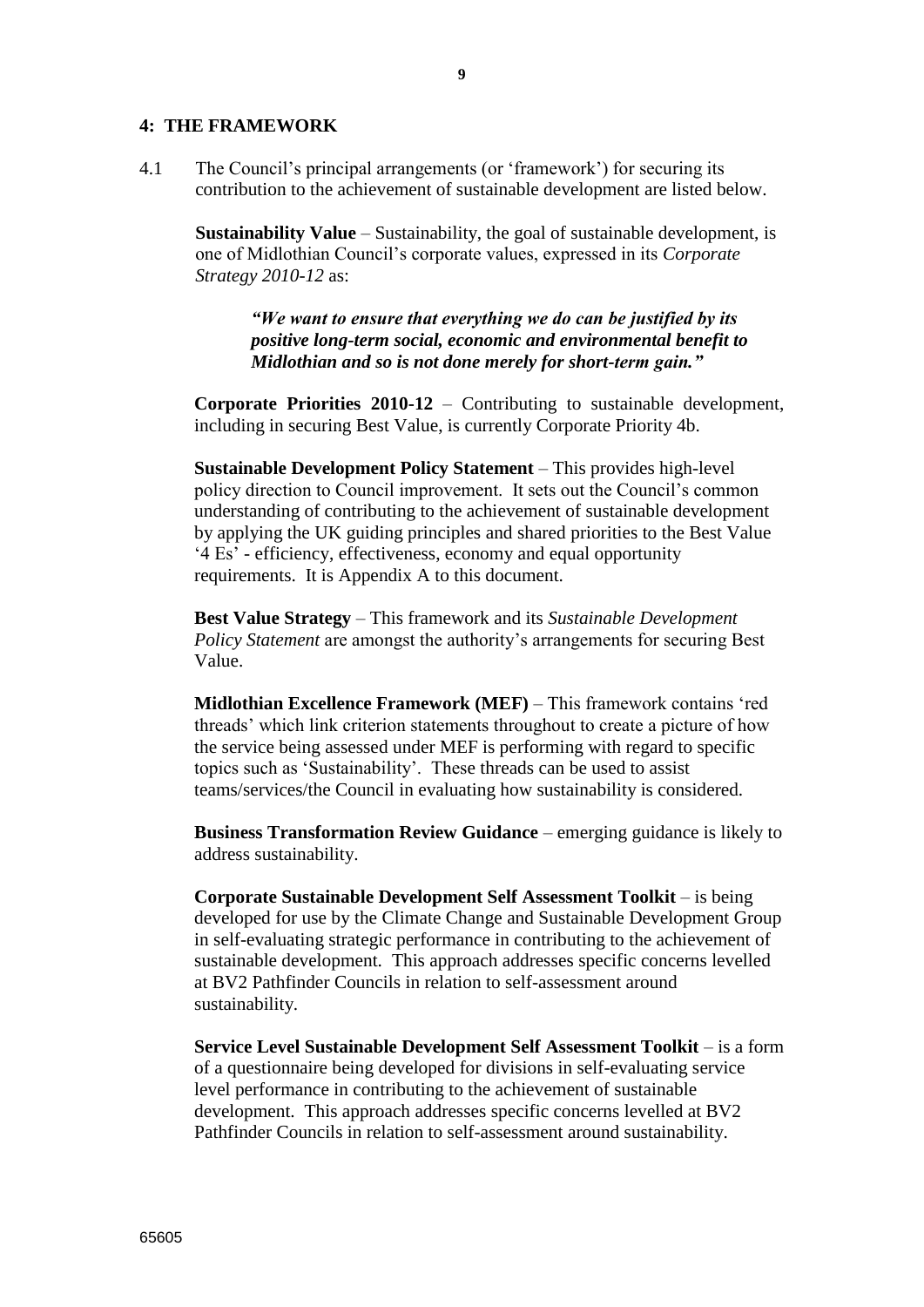**Continuous Improvement Process** - a cyclical "plan>do>selfevaluate>review' process driving continuous improvement in the Council's contribution to the achievement of sustainable development. This approach addresses specific concerns levelled at BV2 Pathfinder Councils in relation to self-assessment around sustainability. Appendix B illustrates.

**Sustainability Action Plan (SAP)** – A programme of targeted improvement actions over a period of around four years, prompted by and aligned with the BVTF sustainable development guidance and BV2 *Sustainability audit framework* attributes. The Plan is owned by the Climate Change and Sustainable Development Group and refreshed annually. This approach addresses specific concerns levelled at BV2 Pathfinder Councils.

**PRS Committee and Cabinet** - Receive SD progress and performance reports

**Corporate Management Team** – Receives SD progress and performance reports and approves annual refreshes of the Sustainable Development Continuous Improvement Plan (SDCIP)

**Climate Change and Sustainable Development Group** – Its aim includes promotion of the Council"s contribution to the achievement of sustainable development, in particular in respect of climate change. Arrangements for securing the Council's contribution to the achievement of sustainable development through Best Value are reported within the Council. Partnership working in relation to sustainable development outcomes (e.g. climate change and waste) are reported through community planning structures. Figure 3 illustrates.

**Risk registers** - Risks in relation to 'sustainability' at a topic level are contained within a risk register managed by the Planning and Development Unit of the Corporate Resources division and the risk register is reviewed by management each quarter.

**Partnership working** – sustainable development is addressed in the Community Plan and Single Outcome Agreements.

**Sustainability statements in reports** – Sustainability statements are included in reports to Council, Cabinet, Committees and Corporate Management Team. Guidance on compiling these statements is included within report templates.

**Senior Planning Policy & Sustainability Officer**- This officer co-ordinates the Council"s contribution to the achievement of sustainable development and ensures that this framework is operating.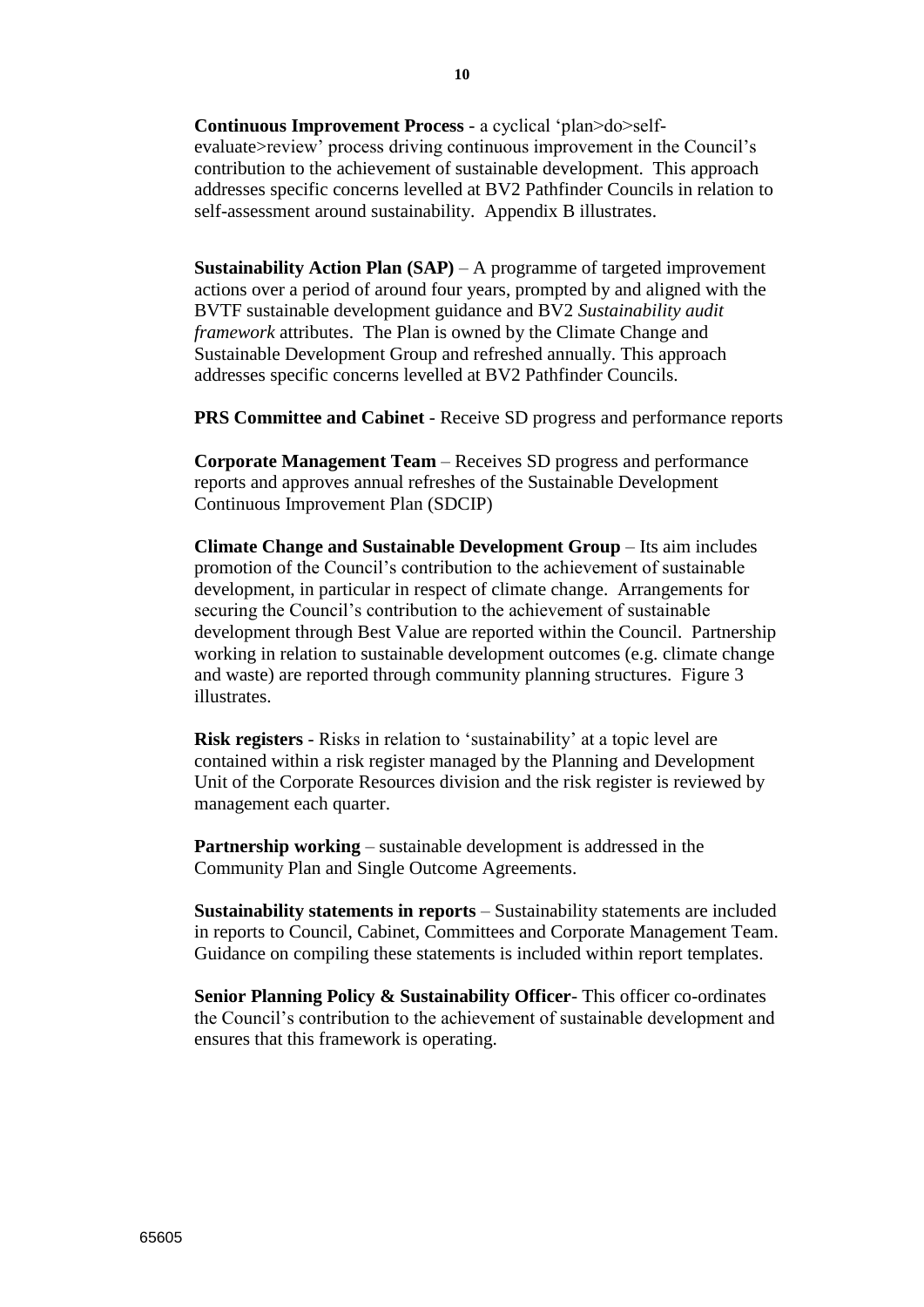# **Selected Background Papers**

- 1. Midlothian Council. *Midlothian Council Corporate Strategy 2010-12*. [online] Available at [http://www.midlothian.gov.uk/info/816/plans\\_and\\_policies/460/midlothians\\_c](http://www.midlothian.gov.uk/info/816/plans_and_policies/460/midlothians_corporate_strategy) [orporate\\_strategy](http://www.midlothian.gov.uk/info/816/plans_and_policies/460/midlothians_corporate_strategy) [Last accessed 25 February 2011]
- 2. Scottish Parliament. *Climate Change (Scotland) Act 2009*. [online] Available at<http://www.legislation.gov.uk/asp/2009/12> [Last accessed 25 February 2011]
- 3. Scottish Parliament. *Local Government in Scotland Act 2003*. [online] Available at<http://www.legislation.gov.uk/asp/2003/1>[Last accessed 25 February 2011]
- 4. Midlothian Council. *Corporate Priorities and costs Council 23.2.10.* [online] Available at [http://www.midlothian.gov.uk/info/816/plans\\_and\\_policies/460/midlothians\\_c](http://www.midlothian.gov.uk/info/816/plans_and_policies/460/midlothians_corporate_strategy) [orporate\\_strategy](http://www.midlothian.gov.uk/info/816/plans_and_policies/460/midlothians_corporate_strategy) [Last accessed 25 February 2011]
- 5. World Commission on Environment and Development. *Report of the World Commission on Environment and Development.* [online] Available at <http://www.un-documents.net/wced-ocf.htm>[Last accessed 25 February 2011]
- 6. Scottish Executive. *The Local Government in Scotland Act 2003. Best Value Guidance.* [online] Available at <http://www.scotland.gov.uk/Publications/2004/04/19166/35250>[Last accessed 25 February 2011]
- 7. HM Government, et al. *One Future – Different Paths – The UK's Shared Framework for Sustainable Development*. [online] Available at [http://www.defra.gov.uk/sustainable/government/publications/uk](http://www.defra.gov.uk/sustainable/government/publications/uk-strategy/framework-for-sd.htm)[strategy/framework-for-sd.htm](http://www.defra.gov.uk/sustainable/government/publications/uk-strategy/framework-for-sd.htm) [Last accessed 25 February 2011]
- 8. Scottish Ministers. *Secondary Guidance to Accountable Officers approved by the Scottish Ministers on the duty to ensure arrangements are in place to secure best value in public services.* [Online] Available at <http://www.scotland.gov.uk/Publications/2006/07/17114639/0>[Last accessed 25 February 2011]
- 9. Scottish Government. *Public Bodies Climate Change Duties: Putting Them Into Practice. Guidance Required By Part 4 of the Climate Change (Scotland) Act 2009*. [online] Available at <http://www.scotland.gov.uk/Publications/2011/02/04093254/13>[Last accessed 25 February 2011]
- 10. Audit Scotland. *Best Value Toolkit: Sustainability.* [online] Available at <http://www.audit-scotland.gov.uk/work/toolkits>[Last accessed 25 February 2011]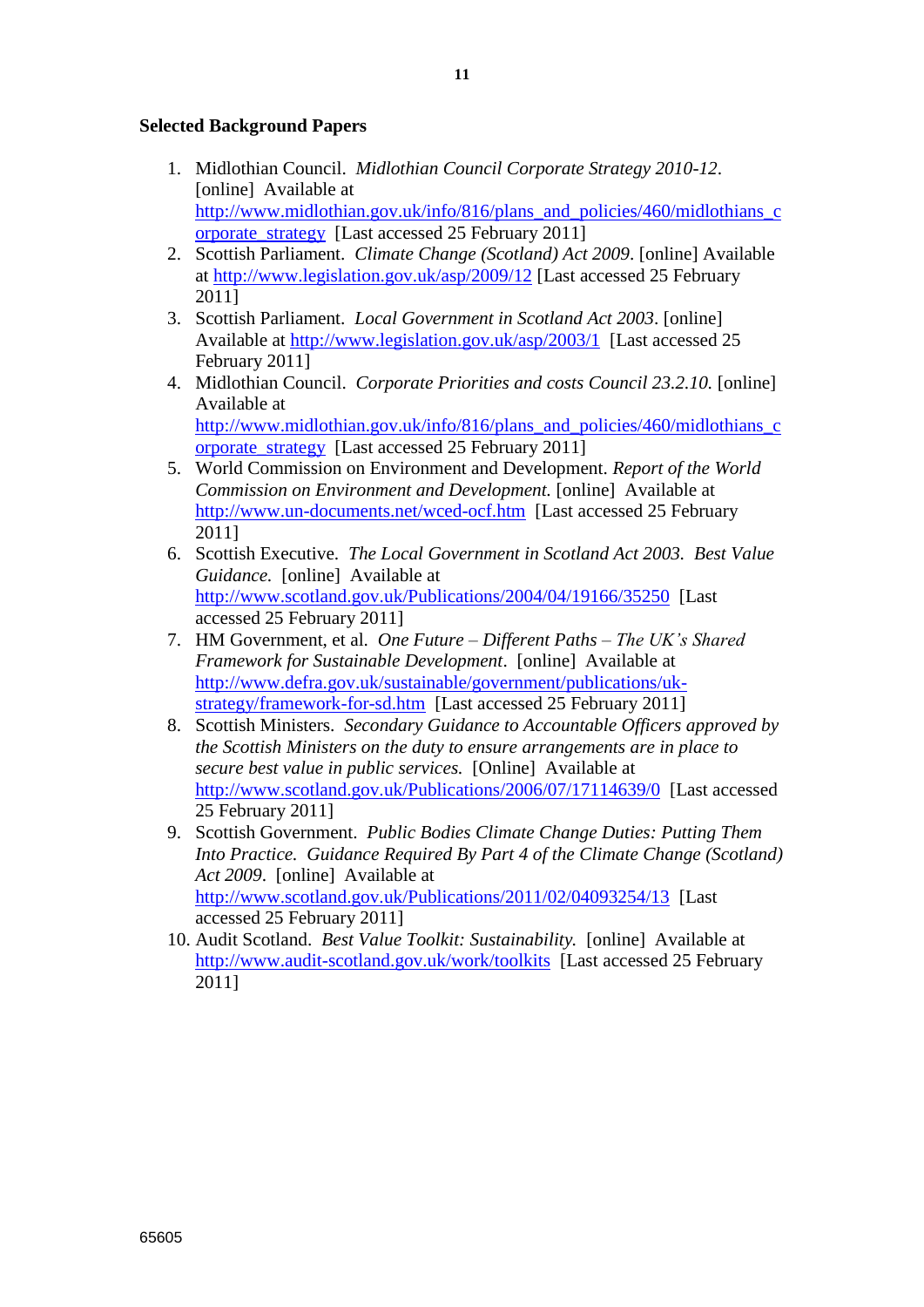**12**

APPENDIX A



# **MIDLOTHIAN COUNCIL SUSTAINABLE DEVELOPMENT POLICY STATEMENT**

In discharging its Best Value duties<sup>1</sup> (relating to continuous improvement in performance), Midlothian Council shall:

In balancing quality and  $cost^2$ , have regard to the following aspects<sup>3</sup> of effectiveness, efficiency, economy and equal opportunity requirements:

#### **Effectiveness**

Leading or contributing, directly or indirectly, and sooner or later, to sustainable development outcomes for Midlothian, in doing so:

- reconciling long-term needs with those of the present, protecting and improving the quality of life of current generations without compromising the quality of life of future generations;
- attuning to the global context and respecting environmental limits;
- integrating and balancing the different aspects of well-being environmental, economic and social. Although any particular service area may be primarily focussed on a particular aspect, performance is sensitive to its impacts on other aspects of the whole picture. Contributing to the achievement of sustainable development:
	- a. opens up opportunities for, and actively promotes and supports, synergies amongst the different aspects of well-being; and
	- b. avoids harmful "collateral" impacts in which apparent improvements in one aspect of well-being compromise positive outcomes in another.

Contributing to the four priority areas in the UK"s shared framework for sustainable development<sup>4</sup>:

- Sustainable Consumption and Production;
- Climate Change and Energy;
- Natural Resource Protection and Environmental Enhancement: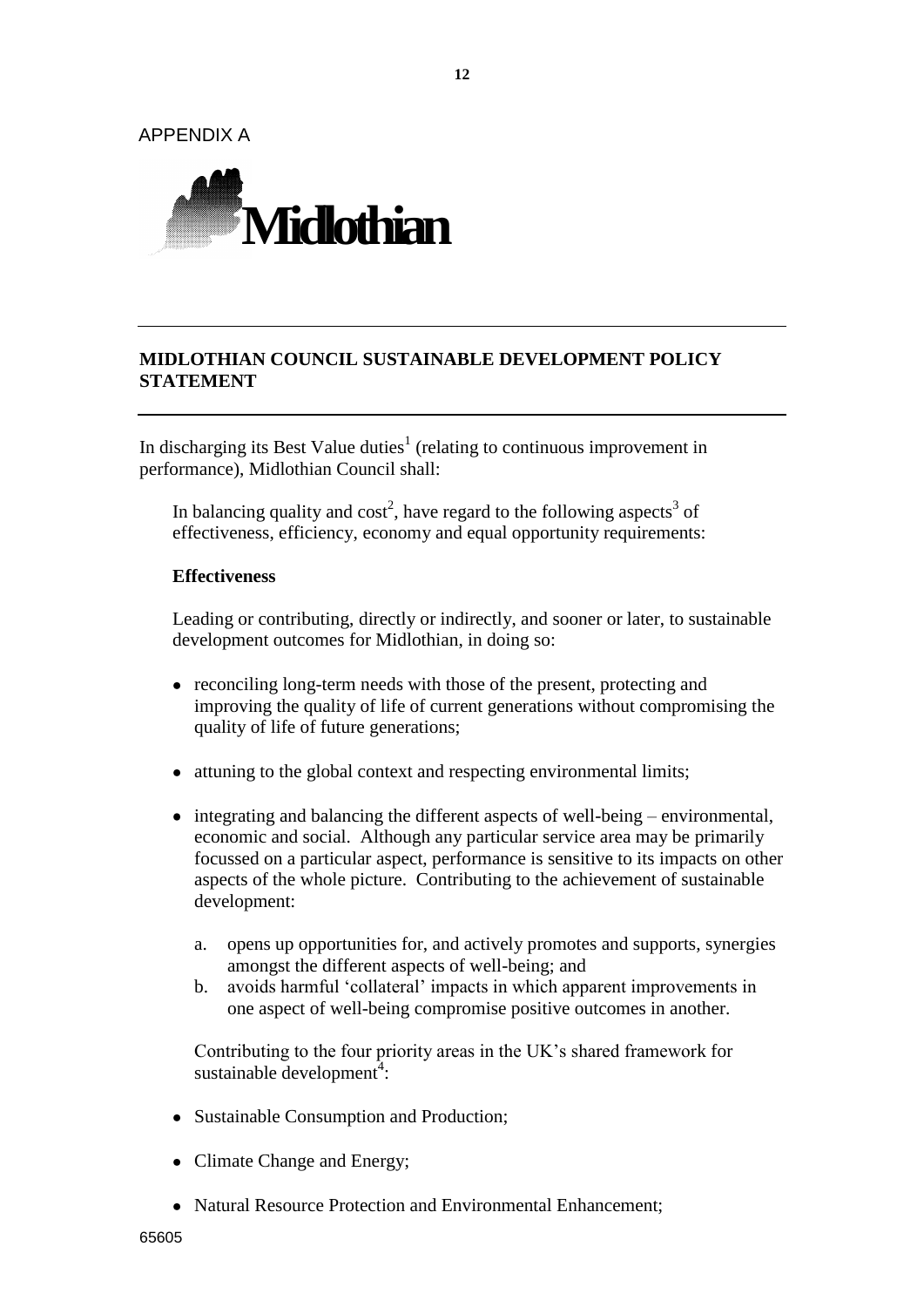• Sustainable Communities.

Sustainable Communities, for the purposes of this policy, is defined as follows<sup>5</sup>:

- a. Active, Inclusive and Safe Fair, tolerant and cohesive with a strong local culture and other shared community activities;
- b. Well Run with effective and inclusive participation, representation and leadership;
- c. Well Connected with good transport services and communication linking people to jobs, schools, health and other services;
- d. Well Served with public, private, community and voluntary services that are appropriate to people"s needs and accessible to all;
- e. Environmentally Sensitive providing places for people to live that are considerate of the environment;
- f. Thriving with a flourishing, diverse and innovative local economy;
- g. Well Designed and Built featuring quality built and natural environment; and
- h. Fair for Everyone including those in other communities, now and in the future.

# **Efficiency and Economy**

Seeking high order efficiency and economy by:

- considering efficiency in terms of whole-life costs and long term outcomes;
- attending to whole-system costs, in terms of both opportunity costs and collateral impacts;
- $\bullet$  defining resources broadly and using them sparingly building and drawing on community resources, seeking synergies, and favouring renewable and self-sustaining sources.

## **Equal Opportunities Requirements**

Recognising and encompassing diversity and valuing equity, seeking balance between competing needs and interests, recognising, welcoming, and respecting difference, resolving conflict and achieving consensus where it is possible but accommodating difference where it is not, thereby ensuring that legitimacy is widely accepted and respected, even by those who do not benefit directly from it.

Seek to do so through processes and systems for accountability, planning, management and delivery that:

• fully engage with communities and other stakeholders, thereby ensuring that it remains attuned to changing needs and aspirations;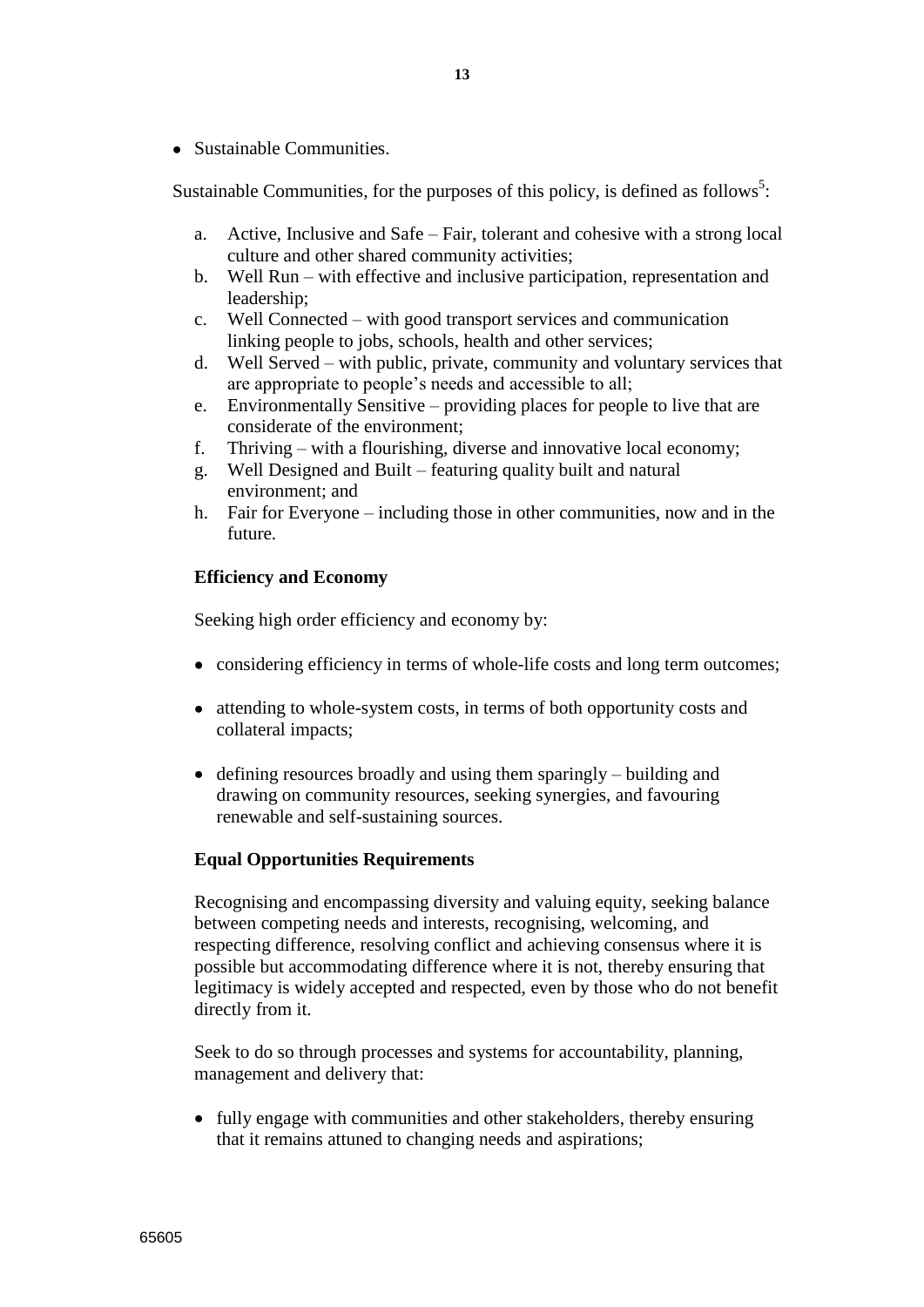- engage and systematically collaborate with strategic partners (including through Midlothian Community Planning Partnership) to take existing opportunities and generate new ones; and
- draw on available and appropriate sources of evidence, information and research, thereby ensuring that it remains attuned to changes in the wider environment, including both threats and fresh opportunities as they arise.

- 1. *Local Government in Scotland Act 2003*, s1.
- 2. *Ibid.,* s1(3).
- 3. *Ibid.,* s1(4).
- 4. *One future – different paths. The UK's shared framework for sustainable development.*
- 5. *2005 Bristol Accord*